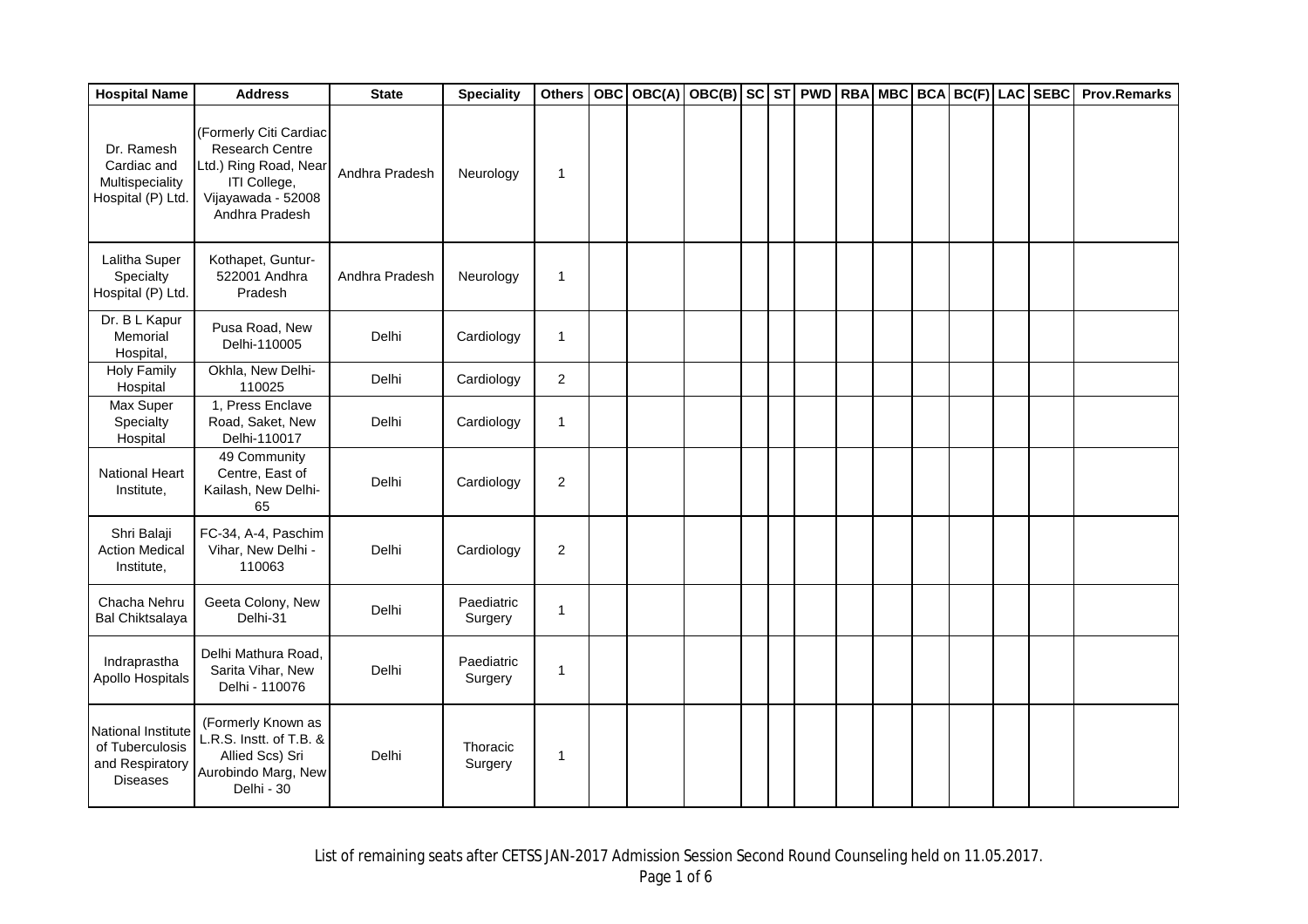| N M Virani<br>Wockhardt<br>Hospital                       | Kalawad Road,<br>Rajkot-360005<br>Gujarat                                                | Gujarat   | Cardiology                        | 1              |  |  |  |  |  |  |  |
|-----------------------------------------------------------|------------------------------------------------------------------------------------------|-----------|-----------------------------------|----------------|--|--|--|--|--|--|--|
| Medanta-The<br>Medicity                                   | Sector-38, Gurgaon,<br>Haryana-122001                                                    | Haryana   | Cardio<br>Thoracic<br>Surgery     | 2              |  |  |  |  |  |  |  |
| Artemis Health<br>Institute                               | Sector 51, Gurgaon-<br>122001 Haryana                                                    | Haryana   | Cardiology                        | $\mathbf{1}$   |  |  |  |  |  |  |  |
| Paras Hospitals                                           | C-1, Shushant Lok,<br>Phase-1, Gurgaon-<br>122002, Haryana                               | Haryana   | Neurology                         | $\overline{1}$ |  |  |  |  |  |  |  |
| Narayana<br>Hrudayalaya,                                  | 258/A, Bommasandra<br>Industrial Area,<br>Anekal Taluk,<br>Bangalore-560099<br>Karnataka | Karnataka | Neurology                         | $\mathbf 1$    |  |  |  |  |  |  |  |
| Narayana<br>Hrudayalaya,                                  | 258/A, Bommasandra<br>Industrial Area,<br>Anekal Taluk,<br>Bangalore-560099<br>Karnataka | Karnataka | Peripheral<br>Vascular<br>Surgery | $\mathbf{1}$   |  |  |  |  |  |  |  |
| Ananthapuri<br>Hospitals and<br>Research<br>Institute     | Chacka NH Bypass,<br>Thiruvananthapuram<br>Kerala-695024                                 | Kerala    | Cardiology                        | $\overline{4}$ |  |  |  |  |  |  |  |
| <b>Little Flower</b><br>Hospital &<br>Research<br>Centre, | Post Box No. 23,<br>ANGAMALY - 683572<br>Kerala                                          | Kerala    | Cardiology                        | $\mathbf{1}$   |  |  |  |  |  |  |  |
| Lourdes Hospital                                          | Pachalam,<br>Ernakulam, KOCHI-<br>682012 Kerala                                          | Kerala    | Cardiology                        | $\mathbf{1}$   |  |  |  |  |  |  |  |
| Malabar Institute<br>of Medical<br>Sciences               | Mini Bye Pass,<br>Govindapuram P.o,<br>KOZHIKODE-673016<br>Kerala                        | Kerala    | Cardiology                        | 4              |  |  |  |  |  |  |  |
| <b>Medical Trust</b><br>Hospital                          | M. G. Road, KOCHI-<br>16 Kerala                                                          | Kerala    | Cardiology                        | $\overline{2}$ |  |  |  |  |  |  |  |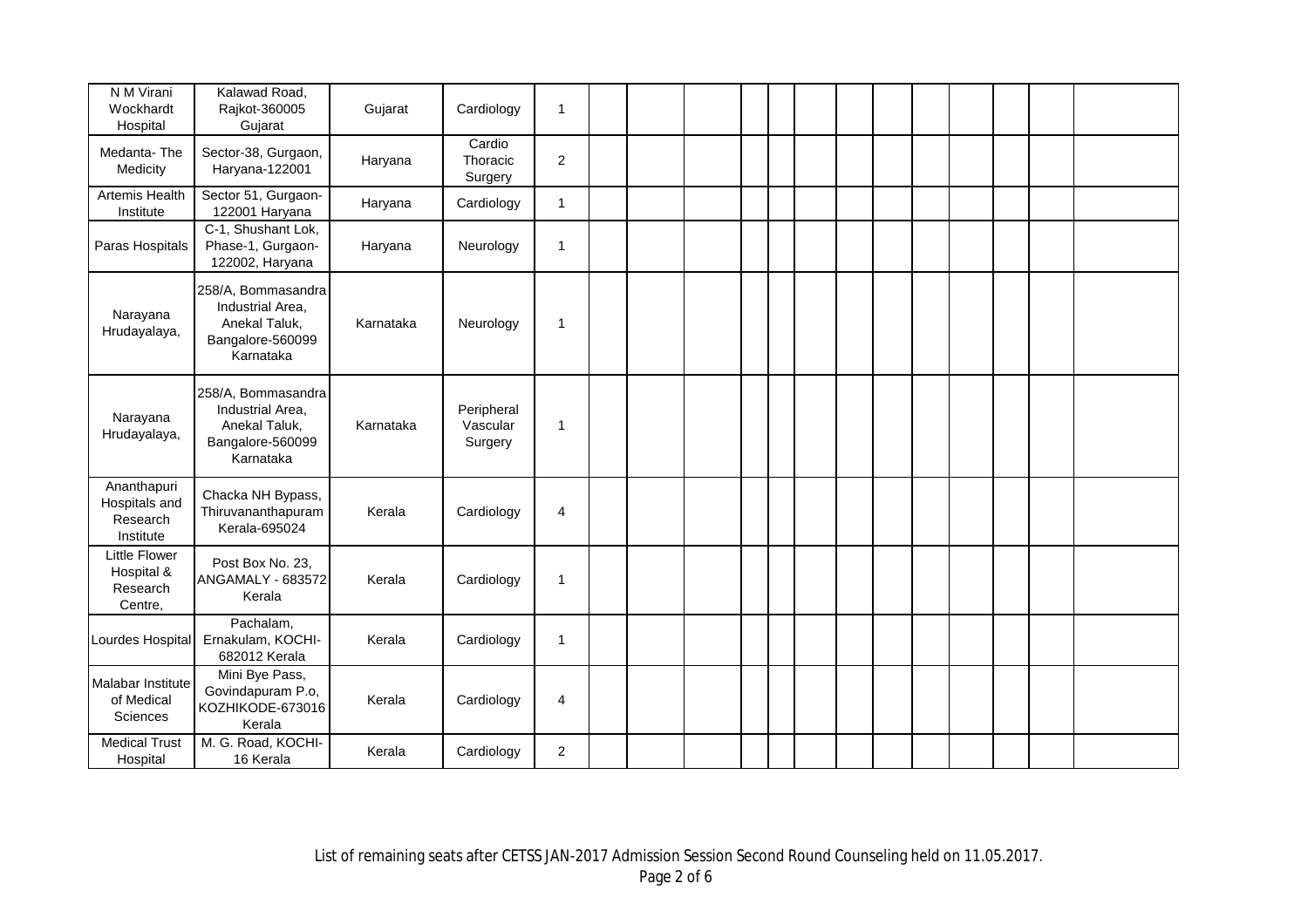| Prince Aly Khan<br>Hospital                | Aga Hall, Nesbit<br>Road, Mazagaon,<br>Mumbai-400010<br>Maharashtra                                              | Maharashtra       | Medical<br>Oncology           | $\mathbf{1}$   |  |  |  |  |  |  |  |
|--------------------------------------------|------------------------------------------------------------------------------------------------------------------|-------------------|-------------------------------|----------------|--|--|--|--|--|--|--|
| K.E.M. Hospital,                           | 489, Rasta Peth,<br>Sardar Moodliar<br>Road, Pune-411011<br>Maharashtra                                          | Maharashtra       | Neonatology                   | $\mathbf{1}$   |  |  |  |  |  |  |  |
| Jaslok Hospital<br>& Res. Centre           | 15, Deshmukh Marg,<br>Mumbai-26<br>Maharashtra                                                                   | Maharashtra       | Neurology                     | $\mathbf{1}$   |  |  |  |  |  |  |  |
| Poona Hospital<br>& Research<br>Centre     | 27 Sadashivpeth,<br>Pune-30 Maharashtra                                                                          | Maharashtra       | Neurology                     | $\mathbf{1}$   |  |  |  |  |  |  |  |
| Sahyadri<br>Speciality<br>Hospital         | 30-C, Erandwane,<br>Karve Road, Pune -<br>411004 Maharashtra                                                     | Maharashtra       | Neurology                     | $\mathbf{1}$   |  |  |  |  |  |  |  |
| Apollo Hospital                            | Plot No. 251 Sainik<br>School Road Unit-15,<br>Bhubaneshwar<br>Orissa-751005                                     | Orissa            | Cardiology                    | $\mathbf{1}$   |  |  |  |  |  |  |  |
| <b>Fortis Hospital</b>                     | Sector-62, Phase-<br>VIII, Mohali-160062<br>Punjab                                                               | Punjab            | Cardiology                    | $\mathbf{1}$   |  |  |  |  |  |  |  |
| Max Super<br>Specialty<br>Hospital         | A Unit of Hometrail<br>Estate Pvt Ltd. Civil<br><b>Hospital Premises</b><br>Phase - VI, Mohali-<br>160055 Punjab | Punjab            | Cardiology                    | 1              |  |  |  |  |  |  |  |
| Satguru Pratap<br>Singh Apollo<br>Hospital | Sherpur Chowk,<br>Ludhiana -141003<br>Punjab                                                                     | Punjab            | Neurology                     | $\mathbf{1}$   |  |  |  |  |  |  |  |
| Southern<br>Railway HQ<br>Hospital         | Aynavaram,<br>Perumbur, CHENNAI-<br>23 Tamil Nadu                                                                | <b>Tamil Nadu</b> | Cardio<br>Thoracic<br>Surgery | $\overline{2}$ |  |  |  |  |  |  |  |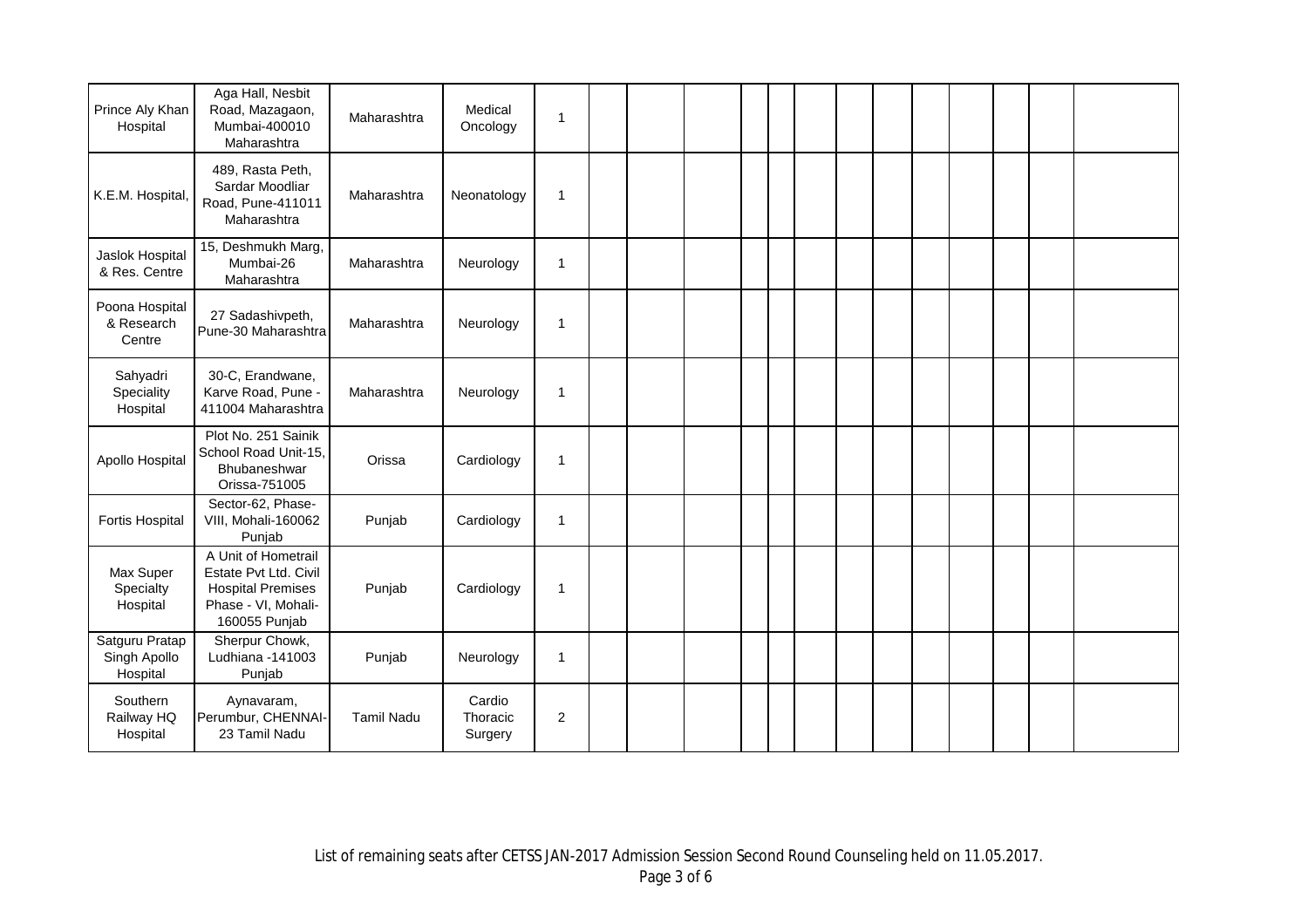| <b>Frontier Lifeline</b><br>Hospital        | <b>International Centre</b><br>for Cardio Thoracic &<br>Vascular Diseases, R-<br>30-C, Ambattur<br><b>Industrial Estate</b><br>Road, Mogappair,<br>Chennai-600 101<br><b>Tamil Nadu</b> | <b>Tamil Nadu</b> | Cardiology                    | $\overline{\mathbf{1}}$ |  |  |  |  |  |  |  |
|---------------------------------------------|-----------------------------------------------------------------------------------------------------------------------------------------------------------------------------------------|-------------------|-------------------------------|-------------------------|--|--|--|--|--|--|--|
| K.G. Hospital &<br>PG Medical<br>Institute  | No.5, Arts College<br>Rd, COIMBATORE-<br>18 Tamil Nadu                                                                                                                                  | <b>Tamil Nadu</b> | Cardiology                    | $\overline{1}$          |  |  |  |  |  |  |  |
| Kovai Medical<br>Centre,                    | Post Box No. 3209,<br>Avinashi Road, Civil<br>Arodrom Post,<br>COIMBATORE-<br>641014 Tamil Nadu                                                                                         | <b>Tamil Nadu</b> | Cardiology                    | $\overline{c}$          |  |  |  |  |  |  |  |
| Vadamalayan<br>Hospital,                    | 15, Jawahar Road,<br>Chokkikulam,<br>Madurai-625002<br><b>Tamil Nadu</b>                                                                                                                | <b>Tamil Nadu</b> | Cardiology                    | $\mathbf{1}$            |  |  |  |  |  |  |  |
| Vijaya Hospital                             | 180 NSK Road,<br>Vadapalani,<br>CHENNAI -26 Tamil<br>Nadu                                                                                                                               | <b>Tamil Nadu</b> | Cardiology                    | $\sqrt{2}$              |  |  |  |  |  |  |  |
| Kovai Medical<br>Centre,                    | Post Box No. 3209,<br>Avinashi Road, Civil<br>Arodrom Post,<br>COIMBATORE-14<br><b>Tamil Nadu</b>                                                                                       | <b>Tamil Nadu</b> | <b>Neuro Surgery</b>          | $\mathbf{1}$            |  |  |  |  |  |  |  |
| <b>Global Hospitals</b><br>Ltd.,            | 6-1-1070/1 to 4, Lakdi-<br>Ka-Pool, Hyderabad-<br>4 Telangana                                                                                                                           | Telangana         | Cardio<br>Thoracic<br>Surgery | 4                       |  |  |  |  |  |  |  |
| Krishna Institute<br>of Medical<br>Sciences | 1-8-31/1, Minister<br>Road, Secunderabad<br>500003 Telangana                                                                                                                            | Telangana         | Cardio<br>Thoracic<br>Surgery | 1                       |  |  |  |  |  |  |  |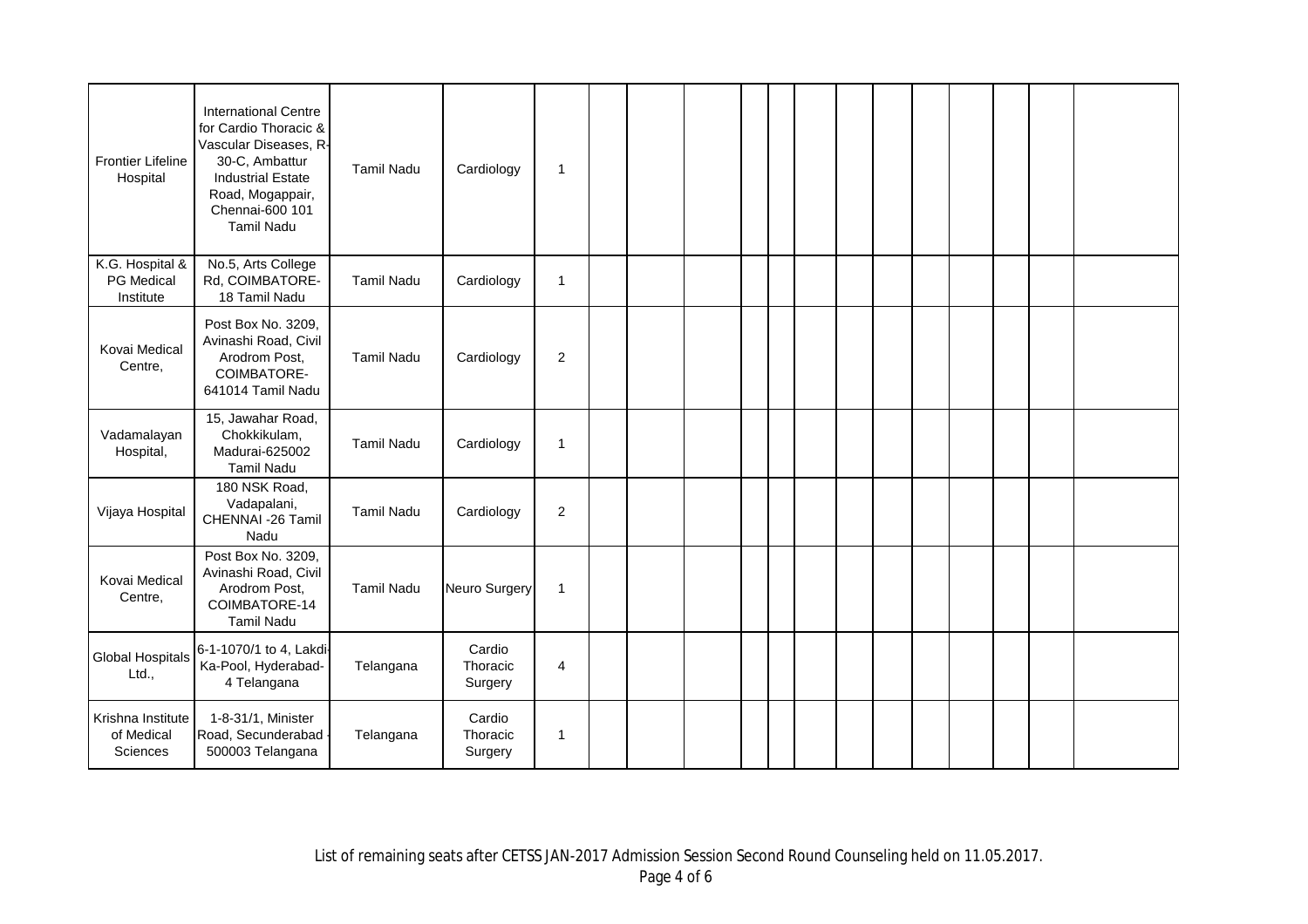| <b>STAR</b><br><b>HOSPITAL</b>                 | 8-2-596/5, RD. NO-10<br><b>BANJARA HILLS</b><br>HYDERABAD-500<br>034 Telangana       | Telangana            | Cardio<br>Thoracic<br>Surgery | -1                      |  |  |  |  |  |  |  |
|------------------------------------------------|--------------------------------------------------------------------------------------|----------------------|-------------------------------|-------------------------|--|--|--|--|--|--|--|
| SunShine<br>Hospitals                          | 1-7-201 to 205 PG<br>Road, Beside<br>Paradise Hotel,<br>Secunderabad-03<br>Telangana | Telangana            | Cardio<br>Thoracic<br>Surgery | $\overline{2}$          |  |  |  |  |  |  |  |
| Yashoda Super<br>Speciality<br>Hospital        | Nalgonda X Road,<br>Malakpet, Hyderabad-<br>36 Telangana                             | Telangana            | Cardiology                    | $\overline{\mathbf{1}}$ |  |  |  |  |  |  |  |
| Metro Heart<br>Institute                       | X-1, Sector-12, Noida-<br>201301, Uttar<br>Pradesh                                   | <b>Uttar Pradesh</b> | Cardiology                    | $\overline{c}$          |  |  |  |  |  |  |  |
| Apollo<br>Gleneagles<br>Hospitals              | 58, Canal Circular<br>Road, Kolkata-<br>700054 West Bengal                           | West Bengal          | Cardio<br>Thoracic<br>Surgery | 4                       |  |  |  |  |  |  |  |
| <b>B.M. Birla Heart</b><br>Research<br>Centre, | 1/1 National Library<br>Avenue, KOLKATA -<br>27 West Bengal                          | West Bengal          | Cardio<br>Thoracic<br>Surgery | $\mathbf{1}$            |  |  |  |  |  |  |  |
| Apollo<br>Gleneagles<br>Hospitals              | 58, Canal Circular<br>Road, Kolkata-<br>700054 West Bengal                           | West Bengal          | Cardiology                    | $\overline{2}$          |  |  |  |  |  |  |  |
| <b>B.M. Birla Heart</b><br>Research<br>Centre, | 1/1 National Library<br>Avenue, KOLKATA -<br>27 West Bengal                          | West Bengal          | Cardiology                    | $\overline{1}$          |  |  |  |  |  |  |  |
| Medica<br>Superspecialty<br>Hospital           | 127 Mukundapur, E<br>M Bypass, Kolkata-<br>700099 West Bengal                        | West Bengal          | Cardiology                    | $\overline{\mathbf{1}}$ |  |  |  |  |  |  |  |